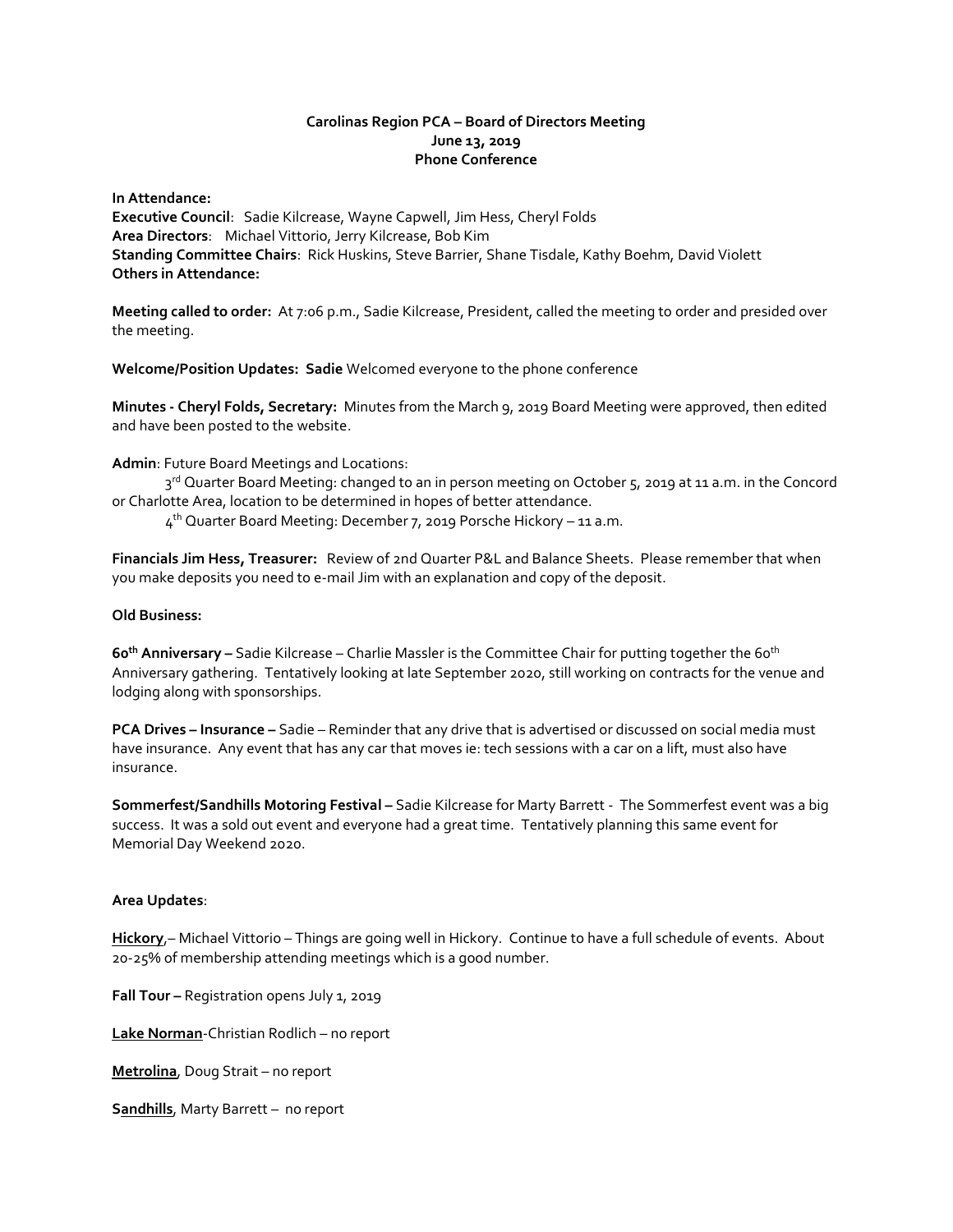**Triad**, Jerry Kilcrease – Meetings are still being held at Capt. Toms and getting 3 to 6 new members attending the meetings which shows indication the new member are interested in the group. Area is very active with events. The April 20<sup>th</sup> combined event in Pittsboro have about 27 members from the Triad. The May 18<sup>th</sup> joint picnic had a great turnout with about 70 attendees with 21 cars in the shine and show. It was hosted by HBI at the Greenstreet Campground. July 1<sup>st</sup> Porsche of Greensboro is hosting parade laps at VIR and lunch at the Red Barn. June 21-23 is the Roads and Rails event headed up by Robert VanCamp, all proceeds benefit Camp Hanes for underprivileged children, currently have 17 cars signed up. July20th is the Porsche Corral/American Children's Home Car Show with all proceeds going to the American Children's Home.

**Triangle**, Bob Kim – Things are going well in the area. Lots of activity with core group being very supportive. May  $4^{\text{th}}$  Porsche of Southpoint Cars and Coffee event had members from the Carolinas and Hurricane Regions. This was a very special event , Brian Redman was there signing copies of his book. Continuing to have about 10-15 members attending events, summer is a slow time. Working on a meet up page for members.

**Upstate**,– no report – Robert is currently looking for a replacement to take over in 2020.

## **Committee Updates:**

**Advertising** – Rick Huskins – Since the last meeting has spoken to 4 different businesses. Have signed Haggerty Insurance to an Ad and 1 from Sandhills looks promising. Still looking to pick up a few new ones.

**Autocross**, Wayne Capwell – Event 2 at Michelin Proving Grounds was rescheduled for 9/14 or 9/15 due to the weather. Would like to give a big thanks to David Violett for putting up an Event Notice of the reschedule. Event 3 is at Greensboro on July 14<sup>th</sup>.

**Club Race** – Bill Scarbrough – No Report

**DE Chair-** Steve Barrier – Not a lot has gone on since the March meeting. Next DE is September 7<sup>th</sup> and 8<sup>th</sup> at CMP and planning is going well. Registration will open July 8th.

**Chief Instructor,** Shane Tisdale – Slow time right now. Getting ready for CMP in September and VIR in November.

**Goodie Store**, Kathy Boehm – Sommerfest was a good success for the Goodie Store, heat was a factor on Sunday and may have slowed things down but a good weekend overall. Considering looking at a way to have Goodie Store times and locations printed in the event info and online for future events which would help members known when and where the Goodie Store would be available.

**Tobacco Road,** Steve Showalter – no report

**Web Management,** David Violett – Nothing really new. Working on the conversion for the Autocross results as he can, it is going well so far.

### **New Business:**

**Calendar** – Sadie Kilcrease -Please remember if you need to make changes or additions to the calendar to e-mail both Tobacco Roads, Steve Showalter and Website, David Violett.

**Tobacco Road –** Sadie Kilcrease – Ask that everyone think about and discuss with your members Bi-Monthly publication of Tobacco Road for further discussion at the October Board Meeting.